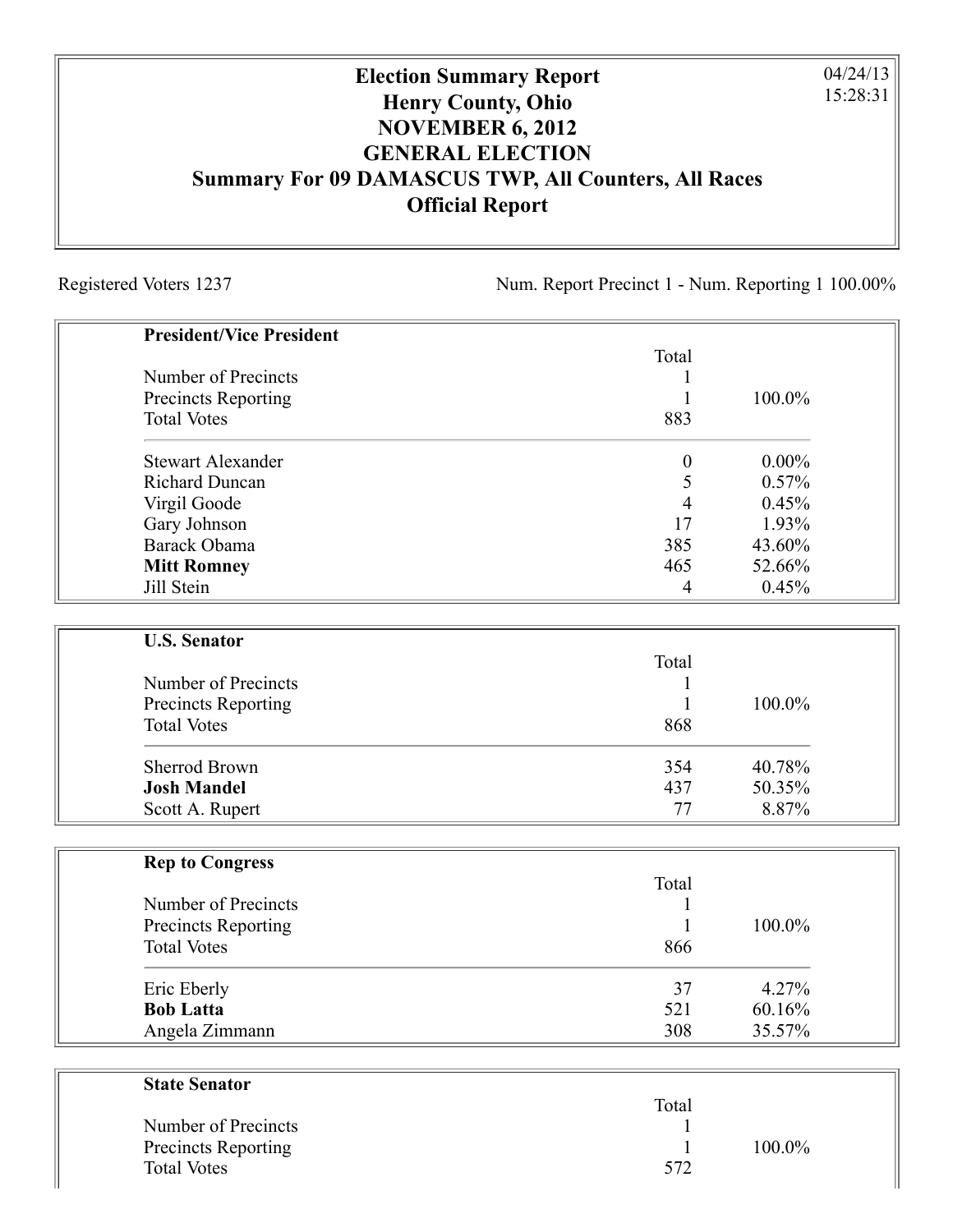| <b>Cliff Hite</b>                  | 572          | 100.00% |  |
|------------------------------------|--------------|---------|--|
|                                    |              |         |  |
| <b>State Representative</b>        |              |         |  |
| Number of Precincts                | Total        |         |  |
| Precincts Reporting                |              | 100.0%  |  |
| <b>Total Votes</b>                 | 829          |         |  |
|                                    |              |         |  |
| John H. Vanover                    | 265          | 31.97%  |  |
| Lynn R. Wachtmann                  | 564          | 68.03%  |  |
|                                    |              |         |  |
| <b>County Comm 1-2-2013</b>        | Total        |         |  |
| Number of Precincts                | 1            |         |  |
| Precincts Reporting                | 1            | 100.0%  |  |
| <b>Total Votes</b>                 | 807          |         |  |
|                                    |              |         |  |
| <b>Glenn A. Miller</b>             | 481          | 59.60%  |  |
| Richard C. Myers                   | 326          | 40.40%  |  |
|                                    |              |         |  |
| County Comm 1-3-2013               |              |         |  |
| Number of Precincts                | Total        |         |  |
| Precincts Reporting                |              | 100.0%  |  |
| <b>Total Votes</b>                 | 614          |         |  |
|                                    |              |         |  |
| <b>Robert E. Hastedt</b>           | 614          | 100.00% |  |
|                                    |              |         |  |
| <b>County Auditor</b>              | Total        |         |  |
| Number of Precincts                | $\mathbf{1}$ |         |  |
| <b>Precincts Reporting</b>         | $\mathbf{1}$ | 100.0%  |  |
| <b>Total Votes</b>                 | 610          |         |  |
|                                    |              |         |  |
| <b>Kevin Garringer</b>             | 610          | 100.00% |  |
|                                    |              |         |  |
| <b>Prosecuting Attorney</b>        |              |         |  |
| Number of Precincts                | Total        |         |  |
| Precincts Reporting                |              | 100.0%  |  |
| <b>Total Votes</b>                 | 634          |         |  |
|                                    |              |         |  |
| John H. Hanna                      | 634          | 100.00% |  |
|                                    |              |         |  |
| <b>Clerk of Court Common Pleas</b> | Total        |         |  |
| Number of Precincts                |              |         |  |
| Precincts Reporting                |              | 100.0%  |  |
| <b>Total Votes</b>                 | 603          |         |  |
|                                    |              |         |  |
|                                    |              |         |  |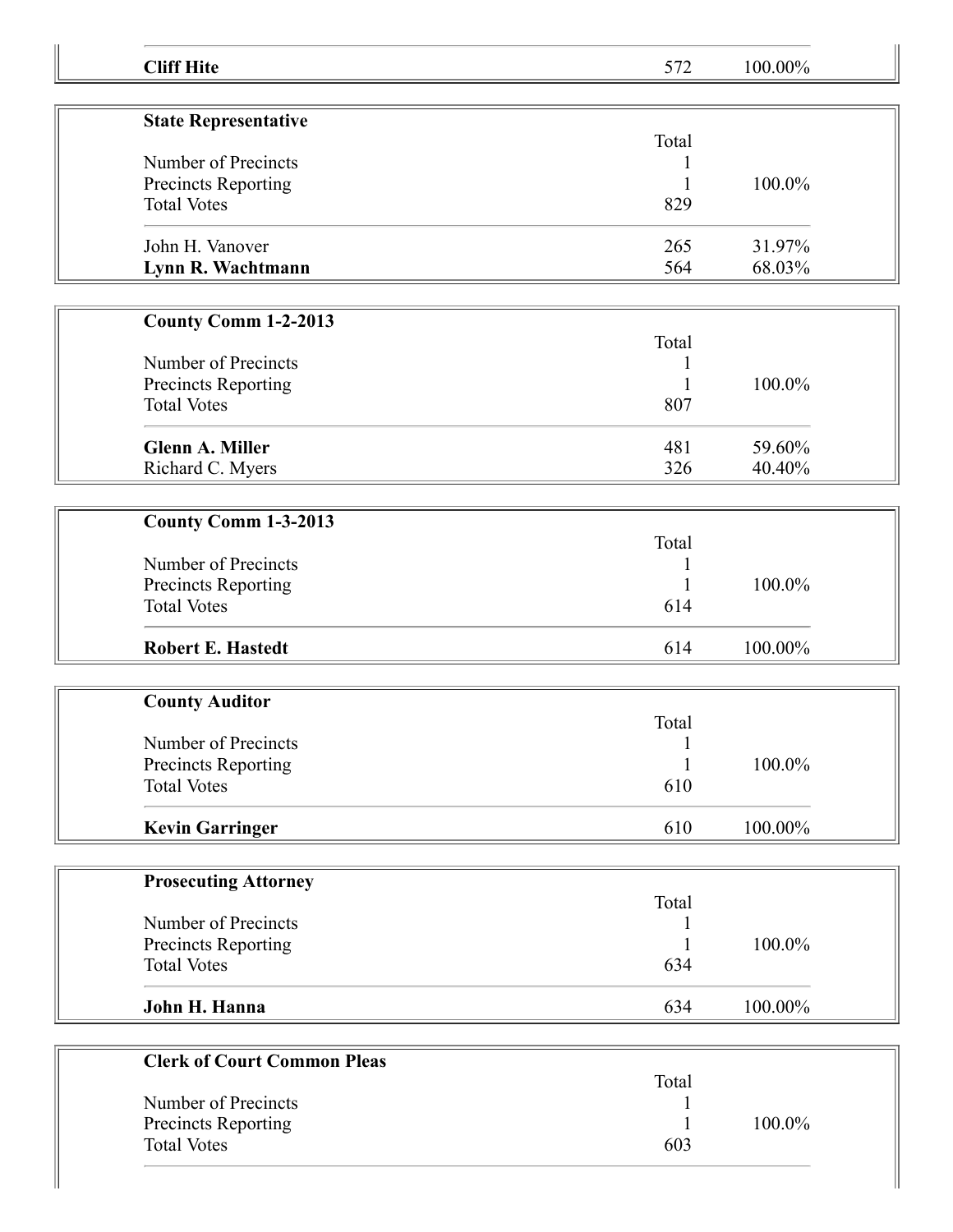| <b>Connie L. Schnitkey</b>                | 603          | 100.00% |  |
|-------------------------------------------|--------------|---------|--|
|                                           |              |         |  |
| <b>Sheriff</b>                            | Total        |         |  |
| Number of Precincts                       |              |         |  |
| Precincts Reporting                       |              | 100.0%  |  |
| <b>Total Votes</b>                        | 840          |         |  |
| <b>Michael Bodenbender</b>                | 612          | 72.86%  |  |
| John J. Nye                               | 228          | 27.14%  |  |
|                                           |              |         |  |
| <b>County Recorder</b>                    | Total        |         |  |
| Number of Precincts                       |              |         |  |
| Precincts Reporting                       |              | 100.0%  |  |
| <b>Total Votes</b>                        | 574          |         |  |
|                                           |              |         |  |
| Sara L. Myles                             | 574          | 100.00% |  |
| <b>County Treasurer</b>                   |              |         |  |
|                                           | Total        |         |  |
| Number of Precincts                       |              |         |  |
| Precincts Reporting                       |              | 100.0%  |  |
| <b>Total Votes</b>                        | 814          |         |  |
| Zachary T. Riley                          | 344          | 42.26%  |  |
| <b>Calvin G. Spiess</b>                   | 470          | 57.74%  |  |
|                                           |              |         |  |
| <b>County Engineer</b>                    |              |         |  |
|                                           | Total        |         |  |
| Number of Precincts                       |              |         |  |
| Precincts Reporting                       | $\mathbf{1}$ | 100.0%  |  |
| <b>Total Votes</b>                        | 574          |         |  |
| <b>Timothy J. Schumm</b>                  | 574          | 100.00% |  |
|                                           |              |         |  |
| <b>County Coroner</b>                     |              |         |  |
| Number of Precincts                       | Total        |         |  |
|                                           |              |         |  |
| Precincts Reporting<br><b>Total Votes</b> | 624          | 100.0%  |  |
|                                           |              |         |  |
| <b>Marek Skoskiewicz</b>                  | 624          | 100.00% |  |
|                                           |              |         |  |
| <b>State Board of Education</b>           | Total        |         |  |
| Number of Precincts                       |              |         |  |
| Precincts Reporting                       |              | 100.0%  |  |
| <b>Total Votes</b>                        | 565          |         |  |
| <b>Stanley Jackson</b>                    | 195          | 34.51%  |  |
|                                           |              |         |  |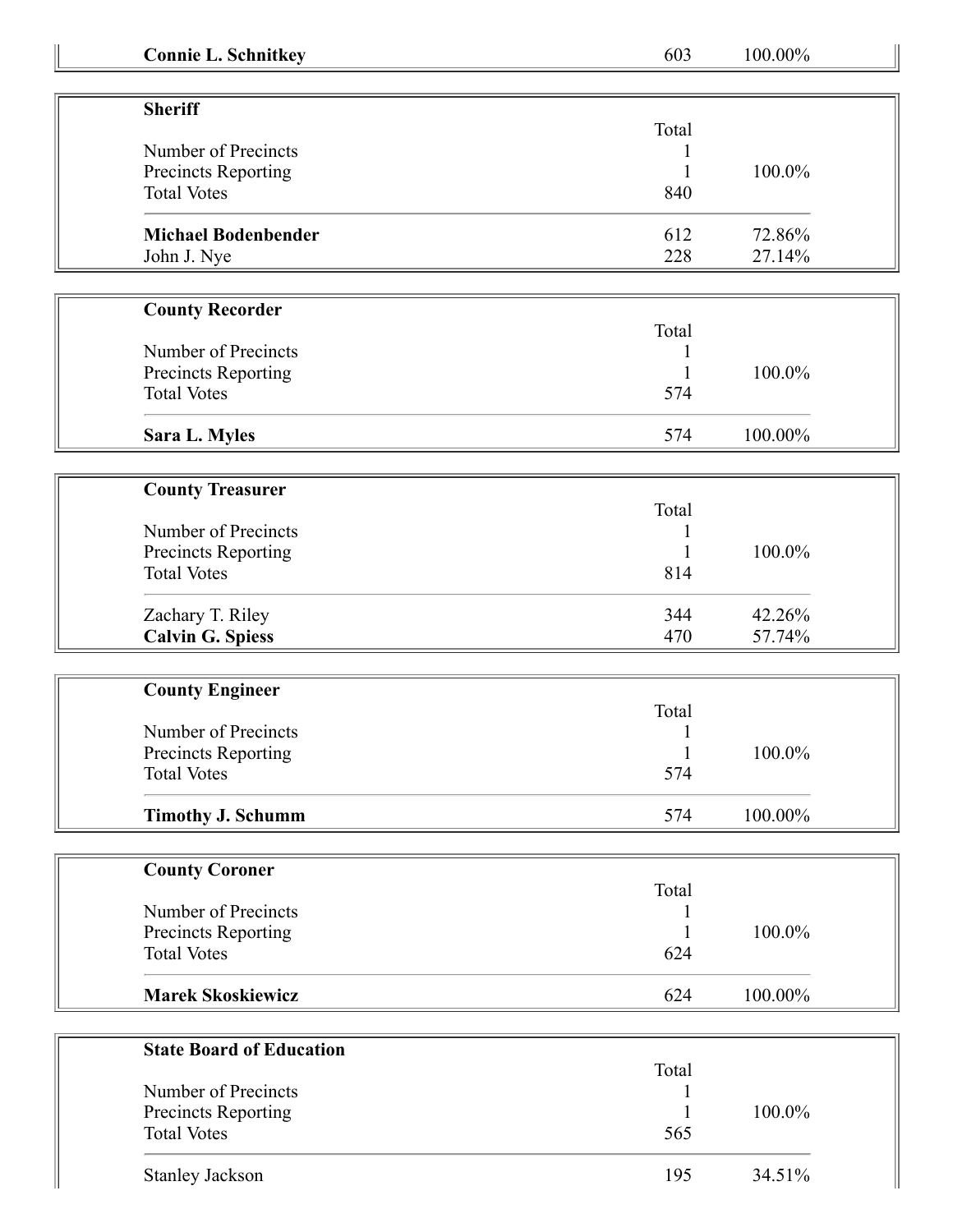| Justice Sup Crt 1-1-2013  |       |        |
|---------------------------|-------|--------|
|                           | Total |        |
| Number of Precincts       |       |        |
| Precincts Reporting       |       | 100.0% |
| <b>Total Votes</b>        | 633   |        |
| <b>Terrence O"Donnell</b> | 484   | 76.46% |
| Mike Skindell             | 149   | 23.54% |

## **Justice Sup Crt 1-2-2013**

## **Justice Sup Crt 12-31-2014**

| Number of Precincts<br><b>Precincts Reporting</b><br><b>Total Votes</b> | Total<br>632 | 100.0% |
|-------------------------------------------------------------------------|--------------|--------|
| <b>Yvette McGee Brown</b>                                               | 171          | 27.06% |
| <b>Sharon L. Kennedy</b>                                                | 461          | 72.94% |

| <b>Judge of Court of Appeals</b> |       |            |
|----------------------------------|-------|------------|
|                                  | Total |            |
| Number of Precincts              |       |            |
| <b>Precincts Reporting</b>       |       | 100.0%     |
| <b>Total Votes</b>               | 530   |            |
| John R. Willamowski              | 530   | $100.00\%$ |

| <b>State Issue 1</b> |       |        |
|----------------------|-------|--------|
|                      | Total |        |
| Number of Precincts  |       |        |
| Precincts Reporting  |       | 100.0% |
| <b>Total Votes</b>   | 802   |        |
| <b>YES</b>           | 183   | 22.82% |
| NO                   | 619   | 77.18% |

| <b>State Issue 2</b>       |       |        |
|----------------------------|-------|--------|
|                            | Total |        |
| Number of Precincts        |       |        |
| <b>Precincts Reporting</b> |       | 100.0% |
| <b>Total Votes</b>         | 797   |        |